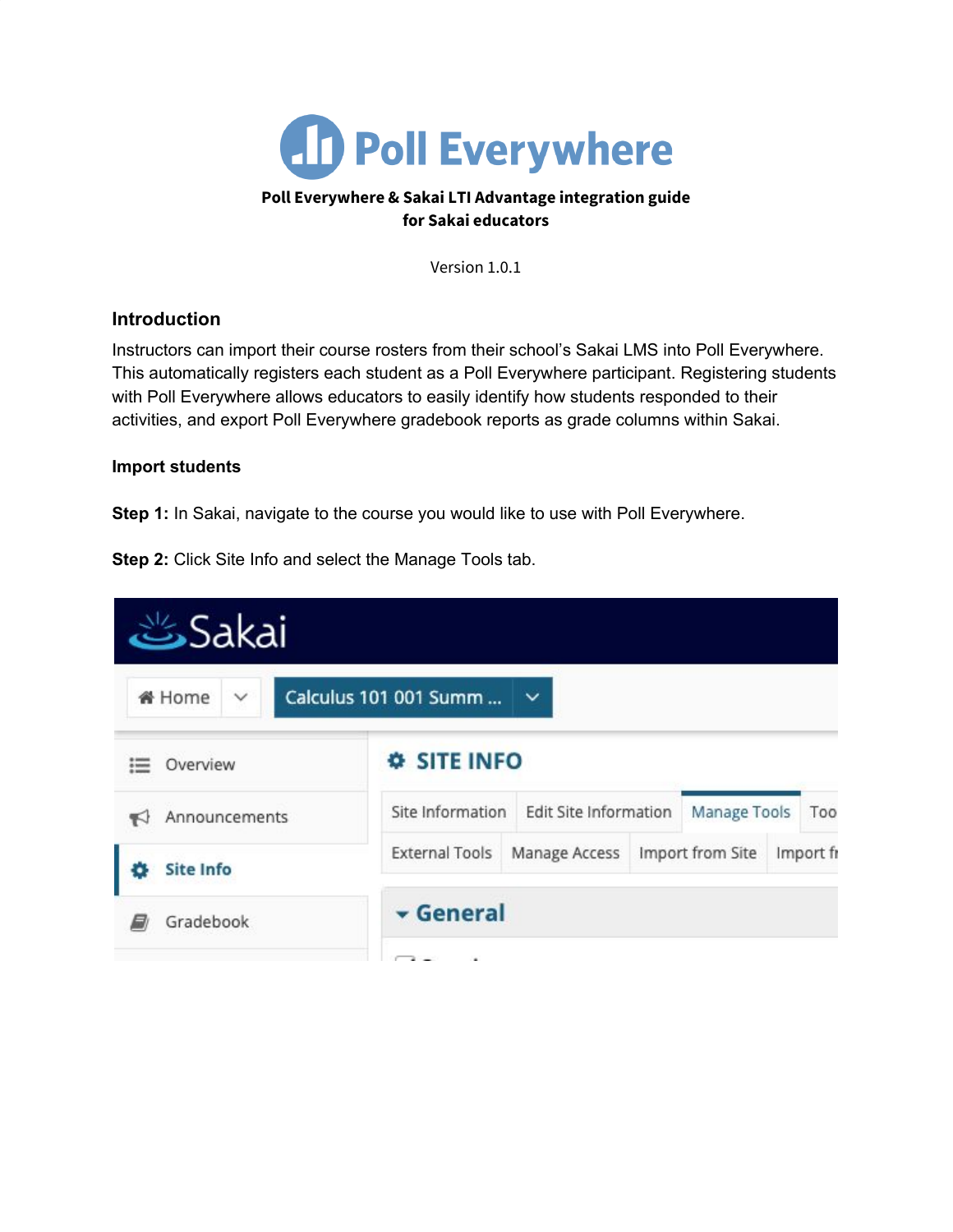**Step 3:** Under External Tools, check the Poll Everywhere tool. Then click Continue. On the following screen, click Finish.



**Step 4**: Click the Site Info button again and select the Tool Order tab.

**Step 5:** Click the gear icon next to the Poll Everywhere tool, select Make Tool Invisible to Students from the drop down menu, then click the Save button.

# **Tool Order**

Changes to tool order will take effect upon 'Save'. When deleting or editing a tool name, ch below, or use the keyboard to focus on the tool then use U or D keys.

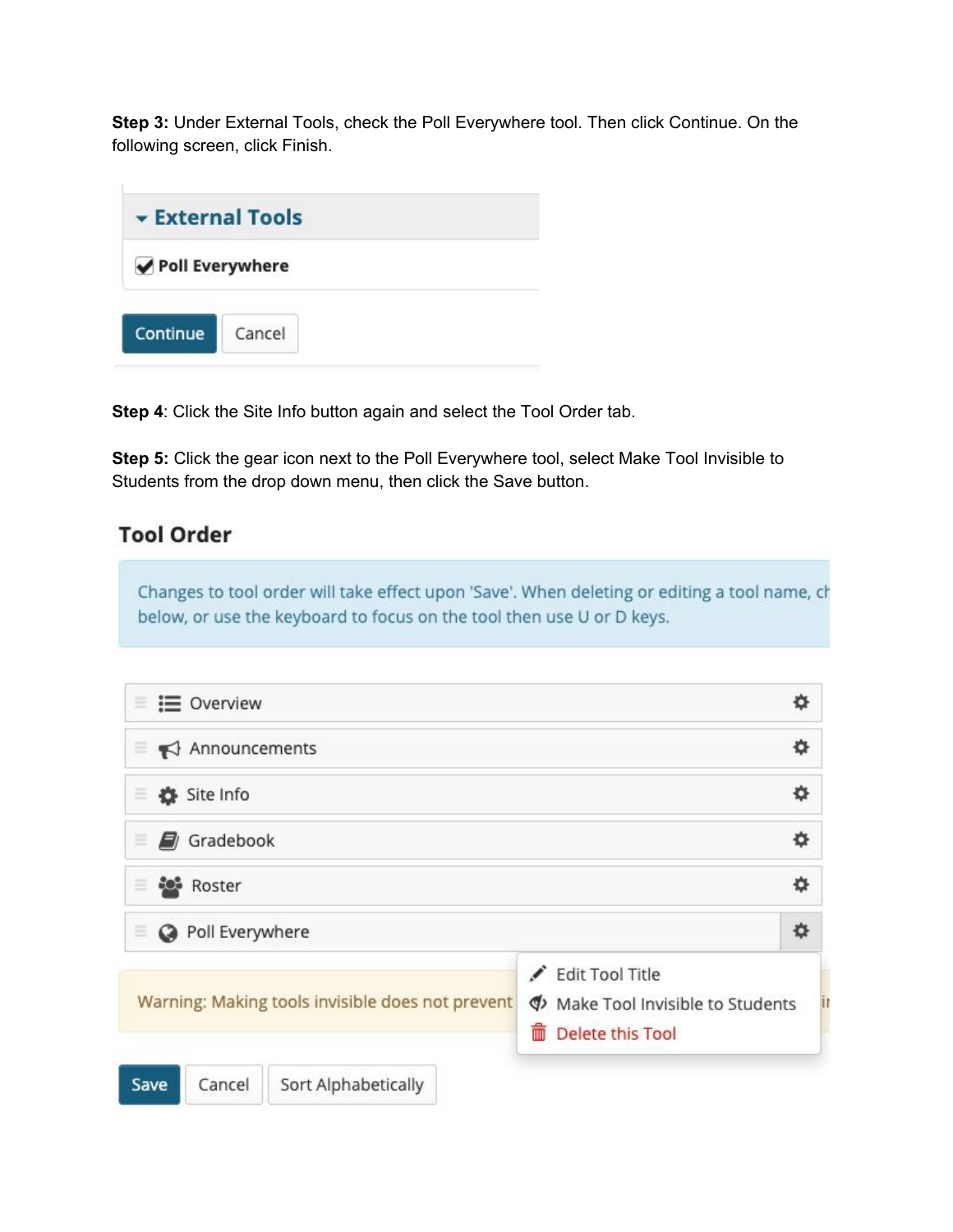**Step 6**: Click the Poll Everywhere tool in the course to open the Poll Everywhere. On the LMS Import/Export page, click the Import roster button and Poll Everywhere will import the student roster for the selected Sakai course.



When this is done, a new Poll Everywhere profile will be created for each student who did not already have one. Students will automatically receive a notification email with a link to change their password. You can edit and manage the imported students at [https://www.polleverywhere.com/participants.](https://www.polleverywhere.com/participants)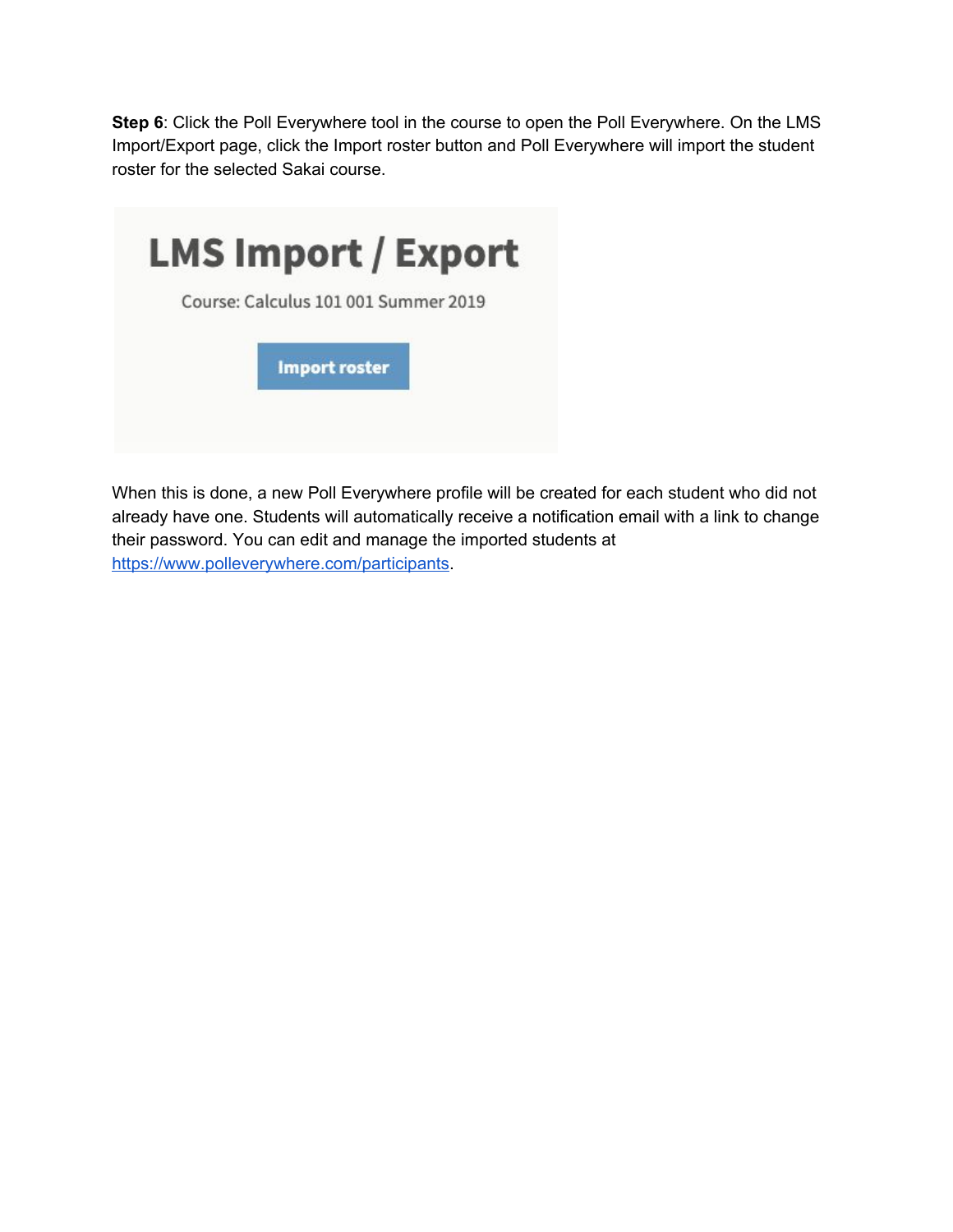# **Export gradebook**

The following instructions will walk you through the process of exporting graded responses to Sakai.

**Step 1:** Click the Poll Everywhere link in the course to open the Poll Everywhere tool.



**Step 2:** On the Poll Everywhere page, click the Create Gradebook for export button.

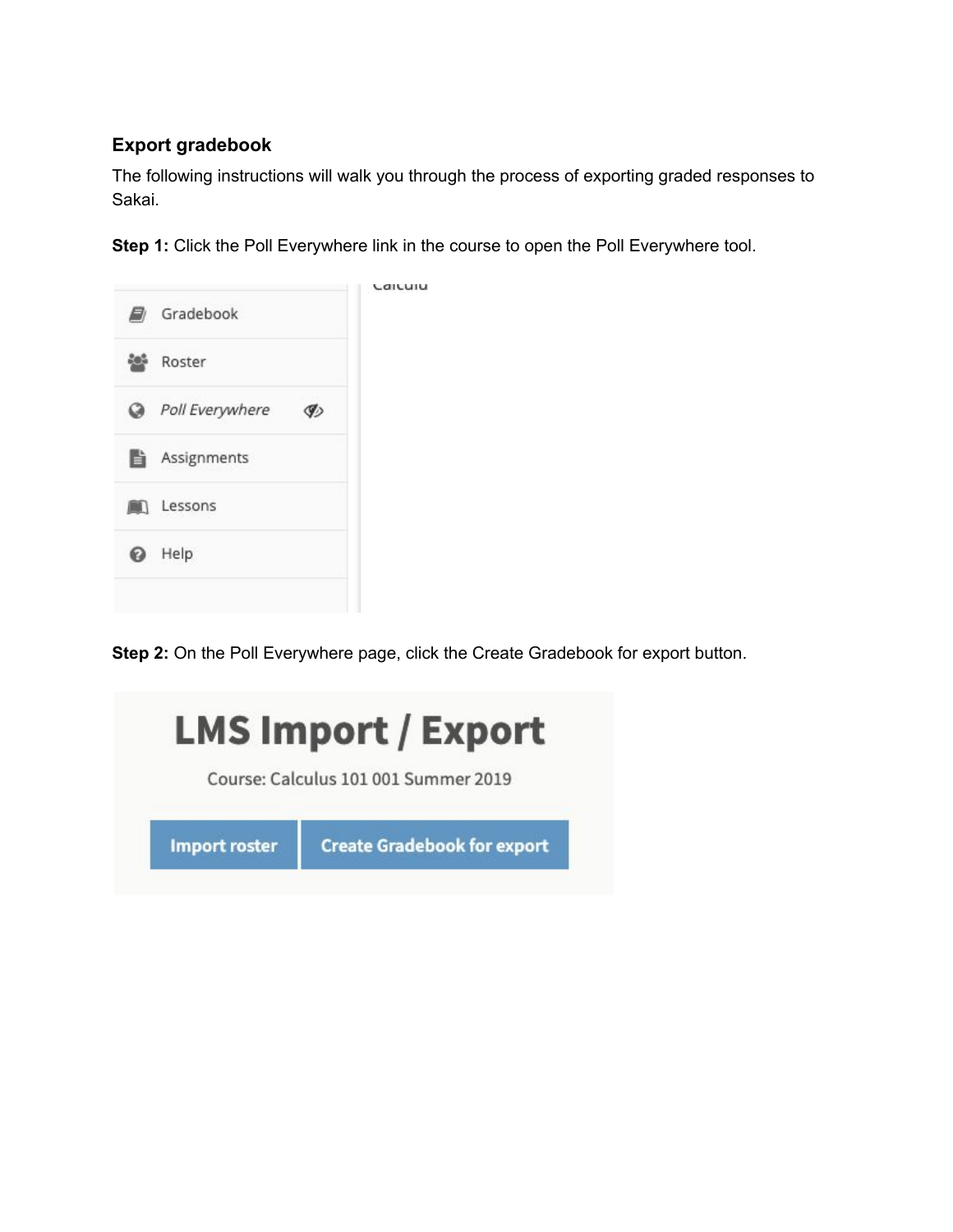**Step 3:** In the new modal, select the Poll Everywhere questions you want to add for the gradebook report, then click Finish to create your report.

|                         | <b>Select polls</b>                                                                                                                                                                                                                                                             | Step 2 of 2                        |  |  |
|-------------------------|---------------------------------------------------------------------------------------------------------------------------------------------------------------------------------------------------------------------------------------------------------------------------------|------------------------------------|--|--|
|                         | Gradebook<br>Compact table with participants listed down the left and questions across the columns. Shows scores,<br>participation, and attendance. Sort by rank to use as a leaderboard.<br>Anonymous polls are not supported for this report type.<br><b>0 Selected polls</b> | $\oslash$ Search by activity title |  |  |
| п<br>$\checkmark$       | <b>Ungrouped</b>                                                                                                                                                                                                                                                                | 2 activities                       |  |  |
| n                       | ≦ Mid-term Exam                                                                                                                                                                                                                                                                 | 57 responses                       |  |  |
| $\hfill\square$         | $i =$ not graded                                                                                                                                                                                                                                                                | 7 responses                        |  |  |
|                         |                                                                                                                                                                                                                                                                                 |                                    |  |  |
| $\langle$ Previous step |                                                                                                                                                                                                                                                                                 | Cancel<br>Finish                   |  |  |